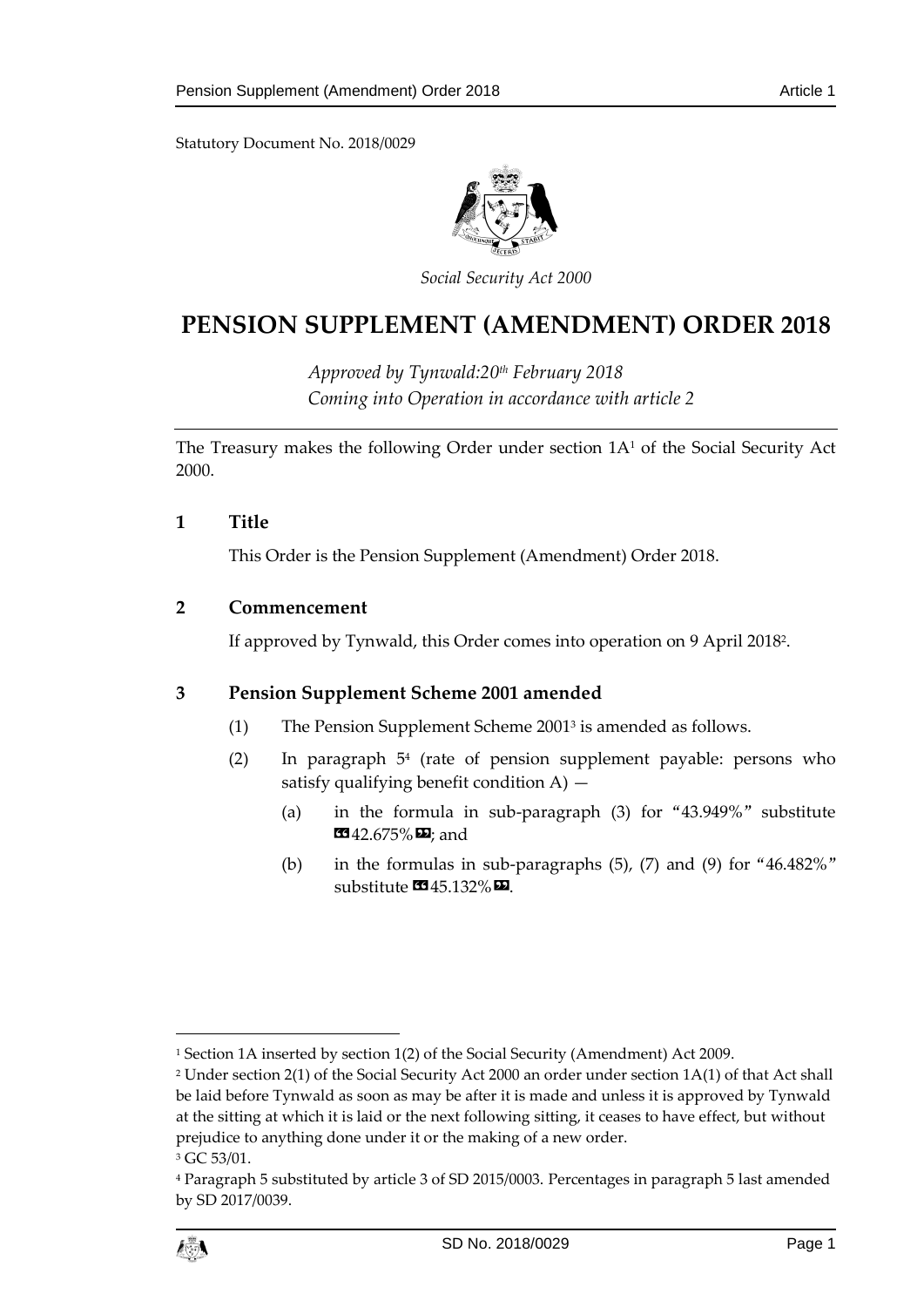# **MADE 25TH JANUARY 2018**

**A L CANNAN** *Minister for the Treasury*